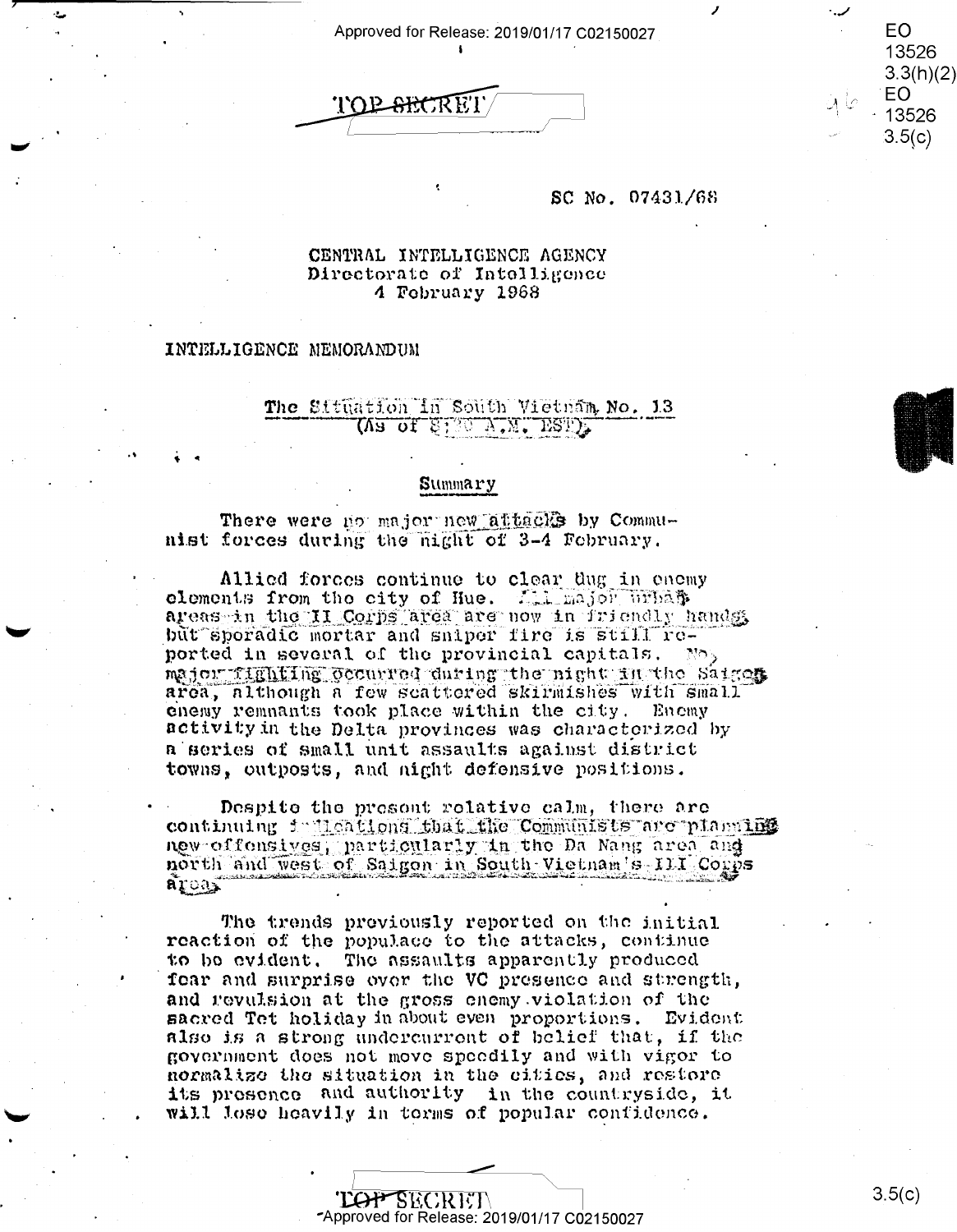$2\angle 3.5(c)$ 

 $3.5(c)$ 

# I Corps

 $\lambda$ . No significant Communist offensive activitios were reported during the night of 3-4 February; however, several small-scale mortar attacks and ground probes took place.

Approved for Release: 2019/01/17 C02150027

**I WE STANKINE** 

2. Hae: At mid-morning on  $4$  Tebruary, sporadio contact between allied and enemy forces continued within the walled citadel area of the city just north of the Perfume River. South Vietnamese have complete control now of the citadel airstrip and, together with US units, are continuing to sweep sections of the'city outside the citadel. The enemy is still holed up in scattered city buildings on the south bank of the river.

 $3.$ Interrogation of a prisoner taken in the Huo fighting revoals that at least some of the attacking force was composed of Viet Cong or regroupees. The captive claimed that the Hue city municipal unit and the 800th Viet Cong Battalion of the North Vietnamose 6th Regiment wore tasked with attacking the MACV compound for three days and if resistance proved heavy, to continue the attack for an additional four days. He also claimed that if these forces were reinforced, the fighting could continue for 15 days.

Other elements of the North Victnamese 6th  $4.$ Regiment probably were also given target areas within the city to attack. The enemy's stubborn resistance within the city may stem from their intention to follow the battle plan or in anticipation of additional enemy forces coming to their aid. There have been reports of large groups of enemy troops--probably reinforcing olements--on the outskirts of town, but allied blocking mancuvers have effectively kept them from joining up with the enemy within the city.

Quang Tin Province: A South Vietnamese field  $5.$ position and a nearby refugee area some 10 miles north of Tam Ky were attacked yesterday. The enemy penetrated the refugee camp and destroyed 71 buildings with gronados and explosive charges. Twenty-five civilians and one soldier were killed and another 19 civilians wounded during the action.

Approved for Release: 2019/01/17 C02150027

2

TOP SECRET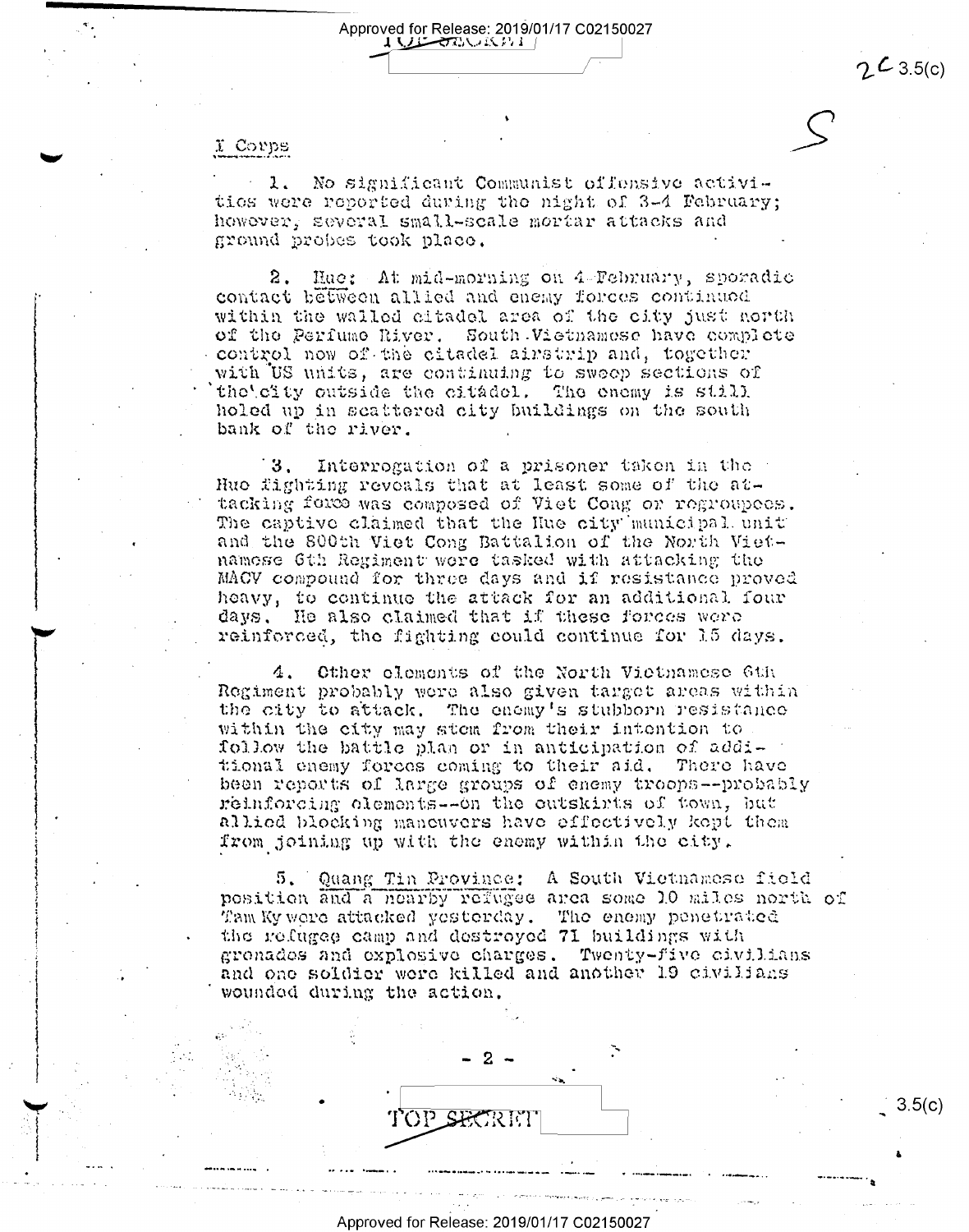Approved for Release: 2019/01/17 C02150027

TOP SECRET

6. No further details are available on the large-scale action reported earlier between BS Marine and onomy units several miles south of Da Nang; however, an additional subordinate of the. North Vietnamese 2nd Division has joined the buildup of Communist units in the coastal flatlands between Hoi An and Da Nang.

a terminal serving the Headquarters of the North Victnamese 21st Regiment some nine miles west of Hoi An, placing it in close proximity to all major elements of the NVA 2nd Division and to the North Victnamese 31st and 368 B Regiments which are in the same general area. The 21st Regiment normally operates to the south in Quang Tin Province.

This massing of enemy main force elements in this important area along the coast, together with the reported positioning of a regimental-size enemy force near the strategic Hai Van pass just north of Da Nang, suggest a Communist effort may be underway to out off Da Nang. This could lead to, or be connected with, further attacks, including rocket and artillery, on the key US airbase as well as the city itself.

## II Corps

8. There has been little significant enemy activity in central South Vietnam thus far on 4 February. The situation in the coastal city of Phan Thiet, capital of Binh Thuan Province, has improved and all major population centers are now under friendly control.

Phan Thiet: On the morning of 4 February 9. sporadic firing was continuing around the outskirts of town following the successful allied drive to repel three Communists battalions which attacked during the night. A prisoner stated that one of the onemy units involved in the fighting--the 840th Viet Cong Battalion--is withdrawing to a secret base camp northeast of the city. Early on 4 February a company-sized Viet Cong force attacked a small village just north of Phan Thiet, possibly as a diversionary tactic to cover the retreat of the other units.

 $3.3(h)(2)$ 

 $3.5(c)$ 

Approved for Release: 2019/01/17 C02150027

TOP SHORET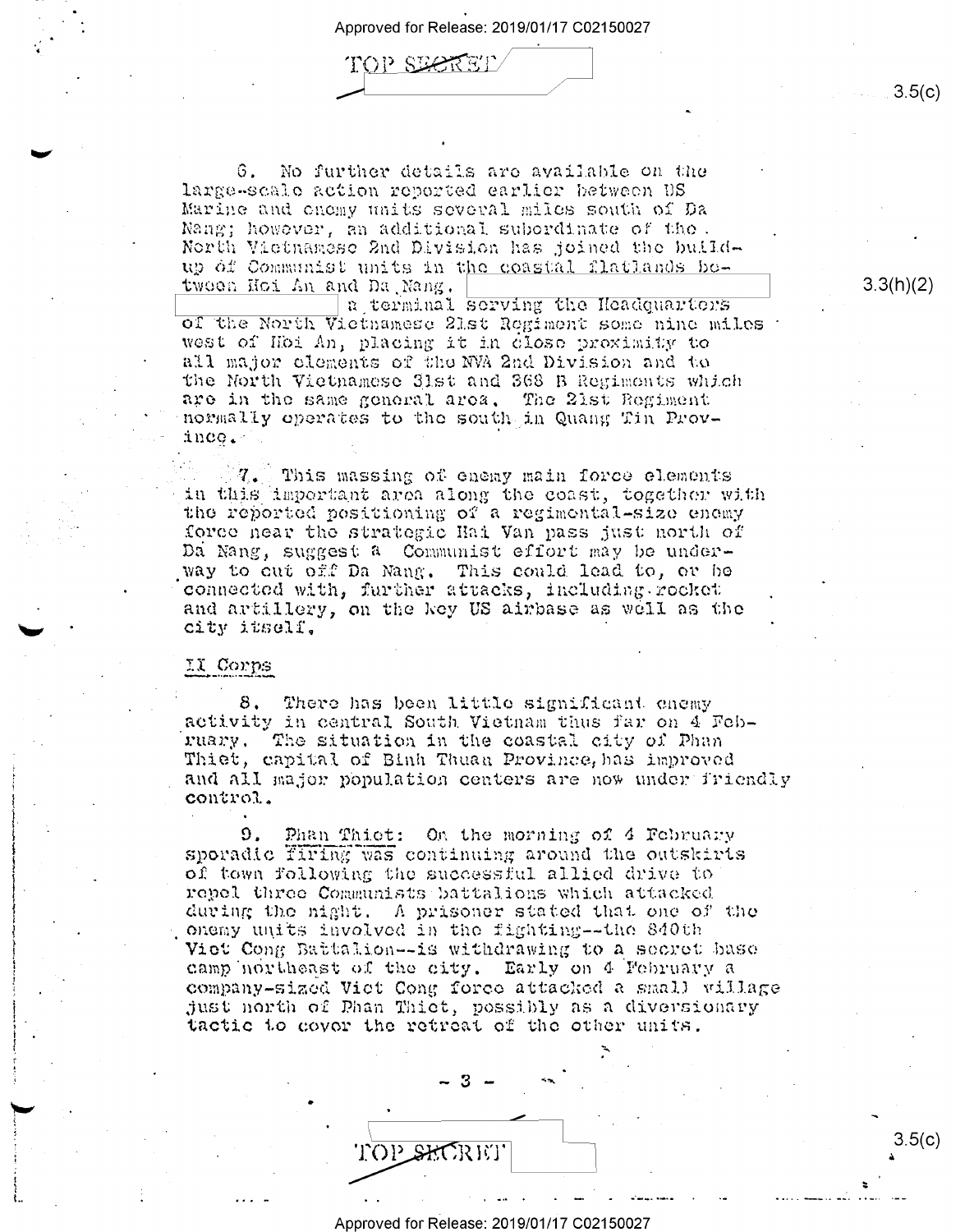'Approved for Release: 2019/01/17 C021500273 5(c)

10. Ban Mc Thuot: The city remains quiet, however, reports continue on the build-up of North Vietnamese troops--numbering as many as 2,000--near the city. The 3rd Battalion of the North Victuamese 33rd Regiment has been

relocating just south of this highland provincial capital.

Kontum; Light enemy mortar and small arms Il. fire was still coming in at several points in the city at noon on 4 February. Sporadic suiping has also continued during both nighttime and daytime hours. . A probing attempt against the airfield was made during the night, but was swiftly beaten back.

Dalat: Only sporadic sniper fire has been  $12.$ reported in Dalat as South Victnamese reinforcements continuo to move into the city.

### Saigon and III Corps.

13. No major fighting occurred in Saigon during the night or early on Sunday. Elsewhere there were several assaults on the US base facilities and district towns during the night.

Saigon: Several sharp clashes took place 14. between bands of Viet Cong and South Vietnamese police and Rangers. In at least two instances, government forces had platoon size enemy forces surrounded in Saigon buildings and were preparing to attack and clear them out. In one case a group of terrorists were reported as having taken refuge in a school house. They are armed with automatic weapons and grenade launchers and had a machine gun on the roof of the school.

15. Build-up: Captured documents and an enemy defector indicate that the 9th Viet Cong Division-which normally operates in northwest III Corps along the Cambodian border--may be moving closer to Saigon.

· 16. One document -- a notobook captured several days ago about 30 miles northwest of Saigon--outlines a "new mission" for the 9th Division. According to the notes, higher headquarters recently ordered the

**FOR SHORTH** 

 $3.5(c)$ -

 $3.3(h)(2)$ 

## Approved for Release: 2019/01/17 C02150027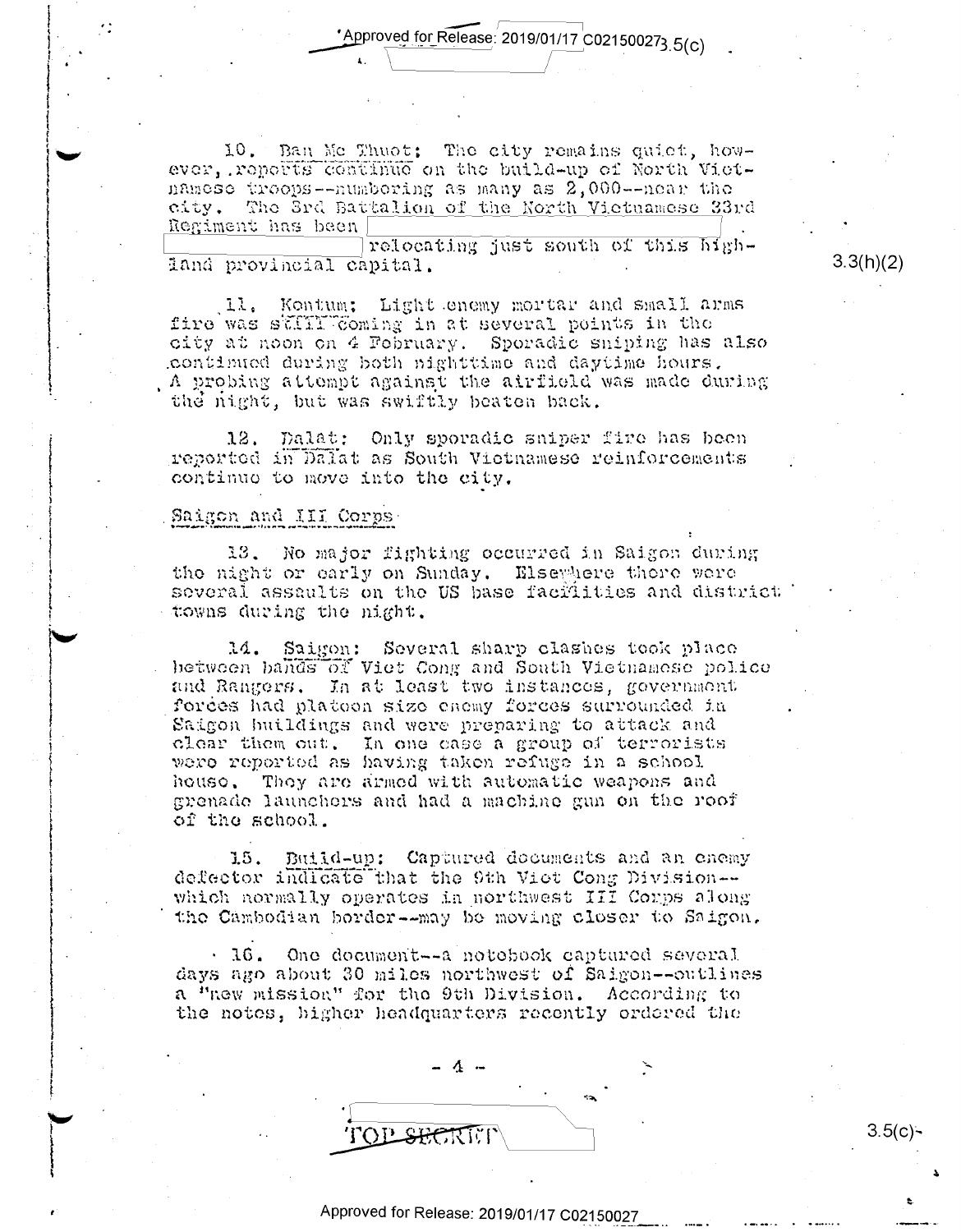Approved for Release: 2019/01/17 C02150027 プッソヘン エミュンコン

9th to undertake a "long march" which would be the greatest march in the history of the war against the Americans. The notebook indicates that at least elements of the division were to leave Cambodian territory on 21 January, move through Tay Ninh Province, and arrive in Cu Chi District northwest of Saigon on 30 January. The division was to operate in an area where the terrain features were extremely complicated, an area never experienced in the past, During the march every effort would be made to maintain march schedule, security, and noise discipline.

...I7. Other decuments captured in the same area identify the 9th Division's 271st Regiment and probably cloments of the 272nd Regiment. In addition

 $3.3(h)(2)$ 

the 9th Division's third regiment, the 273rd, was deployed just to the north of the capital in southern Binh Duong Province and Thu Due District, Gia Dinh Province. The Latter district headquarters is located only five miles northwest of Saigon.

18, A South Vietnamese Marine hase in Thu Duc district came under a sharp, but unsuccessful, enemy attack on 3 February, possibly by a battalion of the 273rd Viet Cong Regiment. During the past few days all of the US bases located in an area around Saigon from northwest to northeast--Cu Chi, Ben Cat, Lai Khe, and Bien Hoa--have been shelled repeatedly, in many cases with heavy 122-mm. rockets which are held only by main force units. The 274th and 275th Regiments of the 5th Viet Cong Division were identified in the attacks on Bien Hoa, northeast of Saigon. Now there is fairly good evidence that the 9th Division is applying pressure from the northwest. The general Communist strategy may have been for these forces to follow-up and reinforce the initial attacks in the Saigon area which are believed to have been conducted by Viet Cong local forces and special squads. Failing this the 9th and 5th Divisions may hope to spread out US forces and the them down on the outskirts of the capital.

19. - 5 -**LOD** SM

Approved for Release: 2019/01/17 C02150027

 $3.3(h)(2)$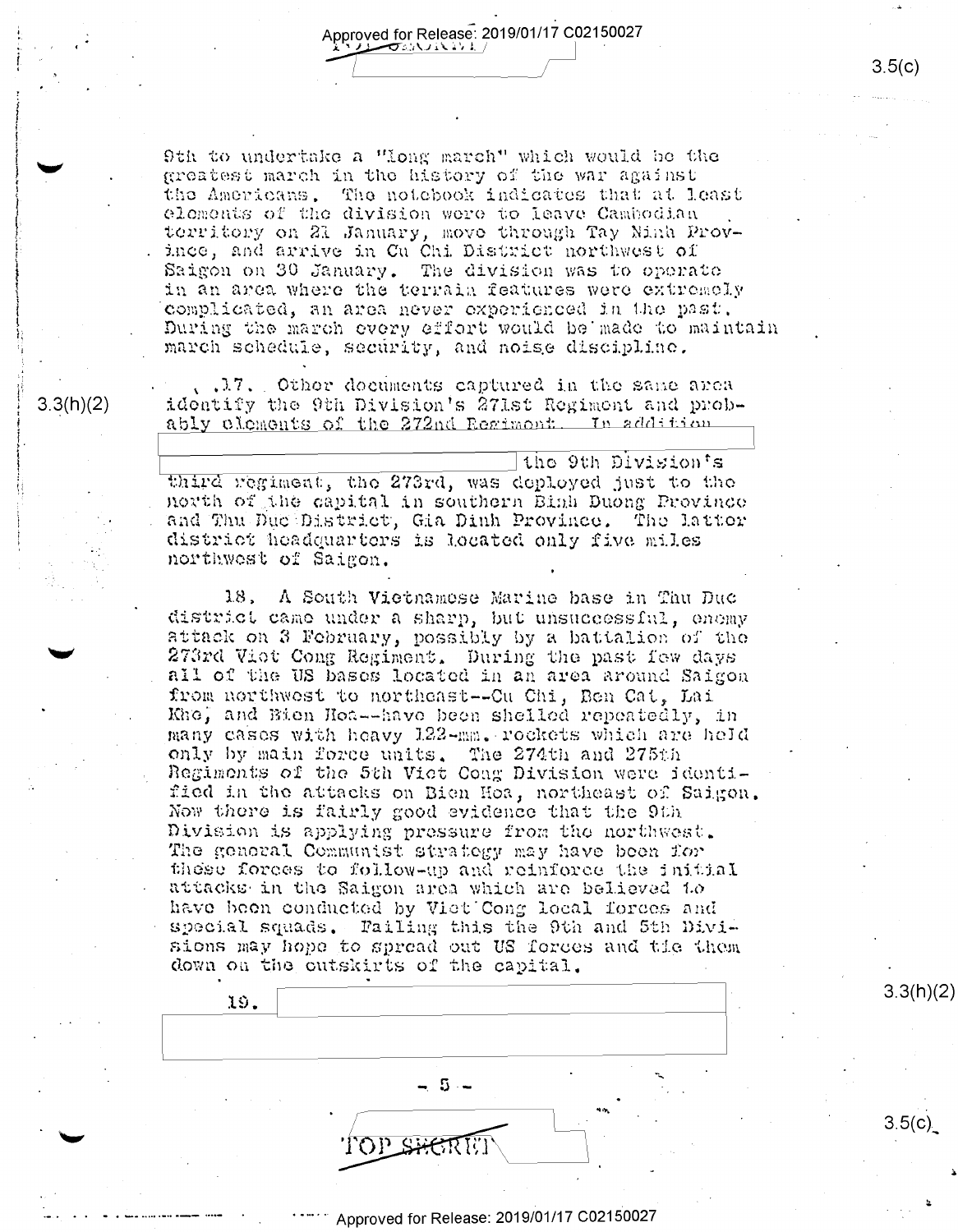$3.5(c)$ 



š.

 $3.3(h)(2)$ 

## Other III Corps:

 $20.$ In other action in the III Corps area, a US base camp and district town in Binh Long Province came under attack last night. There was no report of casualties, but the US base was hit by heavy 122-mm. rocket fire. There has as yet been no attack on An Loc, the capital of Binh Long, but reports today indicate that the Viet Cong have taken over control of most of the hamlets in the province and can move at will. They have also set up readblocks on the routes leading into An Loc. A somewhat similar condition exists in Tay Ninh Province where Revolutionary Development Teams have had to withdraw from their hamlets to their respective district towns.

 $21.$ An attack was reported last night on Tam Uyen district town in Bien Hoa Province. An unknown size Viet Cong force breached the ton's protective wire barrier, overran several sections of the town and at last report was advancing on the district headquarters. There was no word on casualties. US Army sweeps in Hau Nghia and Binh Duong Provinces reperted sporadic contact with enemy troops yesterday afternoon.

Xuan Loc, the capital of Long Khanh Prov- $22.$ ince northeast of Saigon, was quiet at last report yesterday evening but the town was tense. Some Viet Cong are still believed to be in the town and allied authorities anticipated further attacks on their compounds during the night.

The intention of the enemy to continue his 23. pressure on urban areas is continuing to be borne out by prisoner interrogations and now, by captured documents. One such document captured at the Tan Son Nhut Airbase perimeter states that in order to be victorious, the VC must expand attacking forces



 $3.5(c)$ <sup>\*</sup>

Approved for Release: 2019/01/17 C02150027